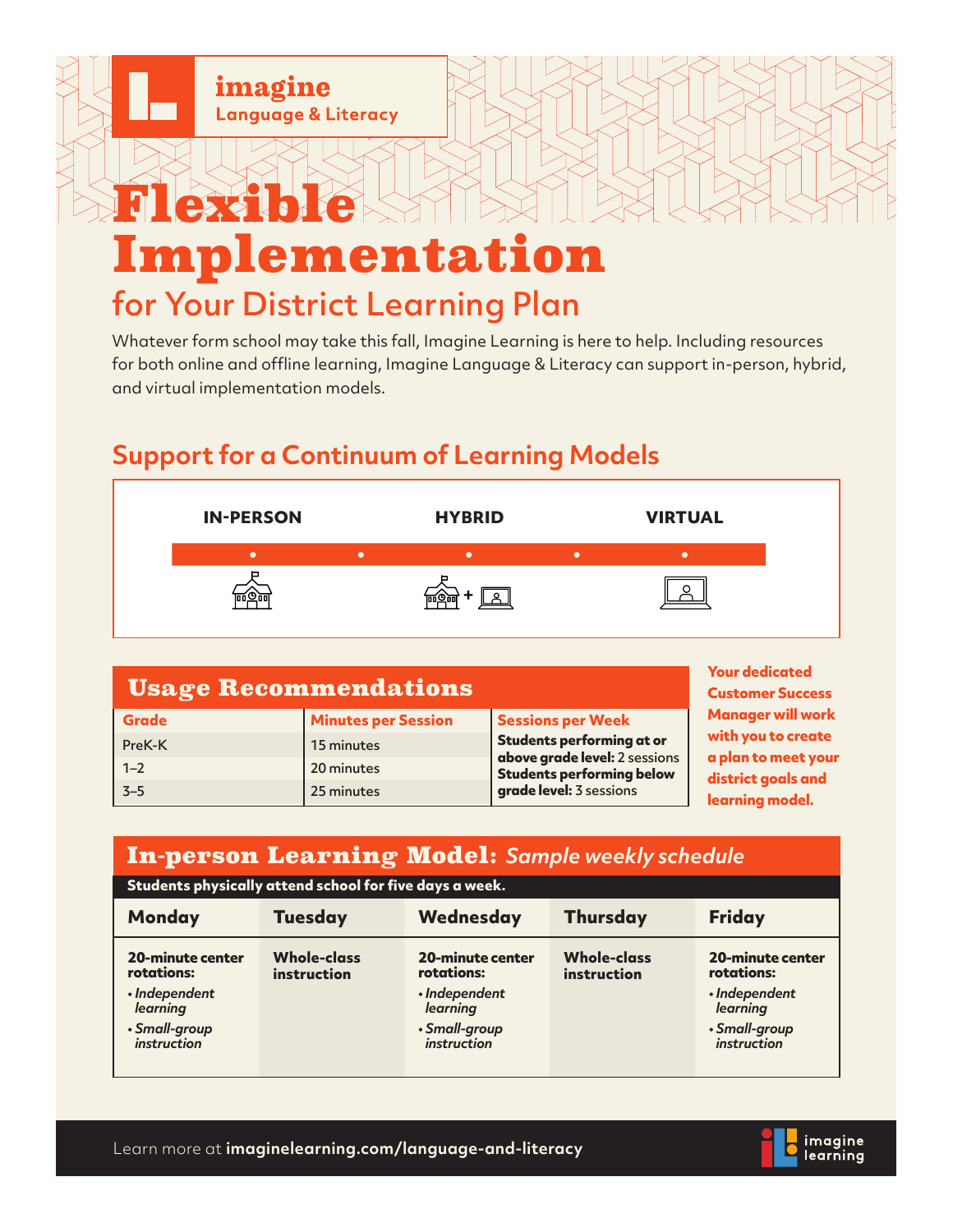## Hybrid Learning Model: *Sample weekly schedule*

**Students physically attend school for part of the week and do additional learning in a virtual environment.**

|           | <b>Monday</b>                                                                                             | <b>Tuesday</b>                    | <b>Wednesday</b>                        | <b>Thursday</b>                                         | <b>Friday</b>                                                                                      |
|-----------|-----------------------------------------------------------------------------------------------------------|-----------------------------------|-----------------------------------------|---------------------------------------------------------|----------------------------------------------------------------------------------------------------|
| In-person | <b>20-minute center</b><br>rotations:<br>· Independent<br>learning<br>· Small-group<br><i>instruction</i> | <b>Whole-class</b><br>instruction |                                         |                                                         | <b>20-minute center</b><br>rotations:<br>· Independent<br>learning<br>· Small-group<br>instruction |
| Virtual   |                                                                                                           |                                   | 20 minutes in<br><b>Student program</b> | <b>Whole-class</b><br>instruction via<br>web conference |                                                                                                    |

| <b>Virtual Learning Model:</b> Sample weekly schedule |                                                                                                        |                                                     |                                         |                                               |                                                                |  |
|-------------------------------------------------------|--------------------------------------------------------------------------------------------------------|-----------------------------------------------------|-----------------------------------------|-----------------------------------------------|----------------------------------------------------------------|--|
|                                                       | Students learn in a virtual environment and communicate with their teacher through video conferencing. |                                                     |                                         |                                               |                                                                |  |
|                                                       | <b>Monday</b>                                                                                          | <b>Tuesday</b>                                      | Wednesday                               | <b>Thursday</b>                               | <b>Friday</b>                                                  |  |
| Student-driven                                        | 20 minutes in<br><b>Student Program</b>                                                                |                                                     | 20 minutes in<br><b>Student Program</b> | 20 minutes with<br>offline print<br>materials | 20 minutes in<br><b>Student Program</b>                        |  |
| Teacher-led                                           | <b>20 minutes</b><br>small-group<br>instruction via<br>web conference                                  | <b>Small-group</b><br>or whole-class<br>instruction | 20 minutes in<br><b>Student Program</b> |                                               | 20 minutes<br>small-group<br>instruction via<br>web conference |  |